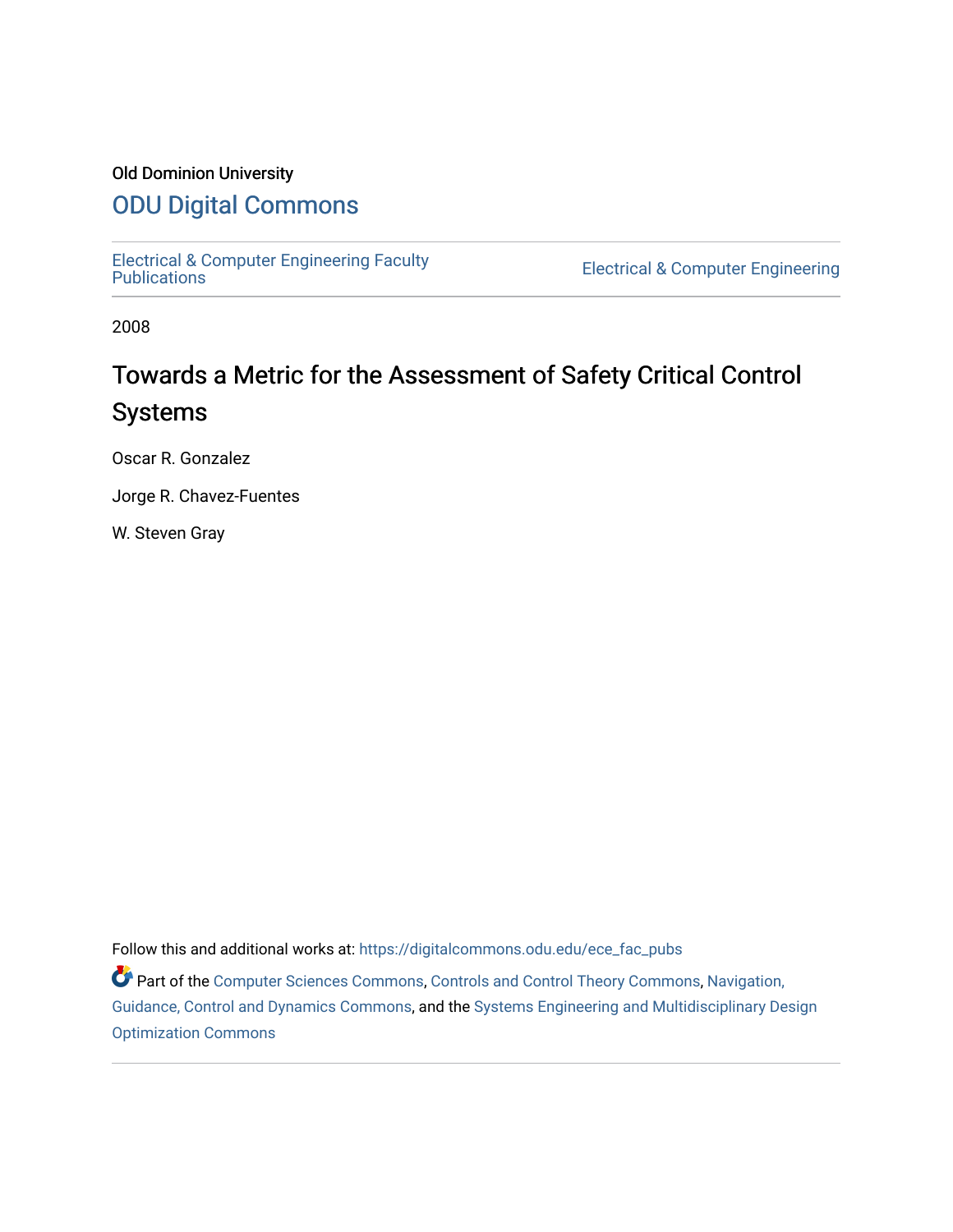## Towards a Metric for the Assessment of Safety Critical Control Systems

Oscar R. González<sup>∗</sup>, Jorge R. Chávez-Fuentes<sup>†</sup> and W. Steven Gray<sup>‡</sup>

Old Dominion University, Norfolk, VA 23529-0246, U.S.A.

There is a need for better integration of the fault tolerant and the control designs for safety critical systems such as aircraft. The dependability of current designs is assessed primarily with measures of the interconnection of fault tolerant components: the reliability function and the mean time to failure. These measures do not directly take into account the interaction of the fault tolerant components with the dynamics of the aircraft. In this paper, a first step to better integrate these designs is made. It is based on the observation that unstable systems are intrinsically unreliable and that a necessary condition for reliability is the existence of a stabilizing control law that depends on the interconnection of the working fault tolerant components. Since operation of a fault tolerant interconnection of digital computers in a harsh environment can result in transient errors, a methodology to analyze the mean square stability of the fault tolerant closed-loop system is presented. A definition for mean square stabilizability is then used to introduce the new dynamical system reliability concept. An example illustrates the effect on mean square stability of several fault tolerant design choices and illustrates possible dynamical system reliability plots.

#### I. Introduction

EVERY safety critical control system application uses fault tolerant technology to minimize the effect of faults and increase the reliability, dependability, availability, and maintainability of the system.<sup>1–4</sup> The faults and increase the reliability, dependability, availability, and maintainability of the system.<sup>1–4</sup> The designers of such systems consider several performance metrics to arrive at a final design employing passive and/or active fault tolerant technologies. Passive technologies include replicated sensors, actuators, and processing elements for control system computations and supervisory control; while active fault tolerant technologies include fault detection, isolation and reconfiguration. Assessment of these passive fault tolerant technologies is done starting with fault tolerant metrics of the individual replicated components and deriving a metric for their interconnection. The well-known metrics include the reliability function (probability that a component is operating correctly beyond a given time) and the mean time to failure (MTTF) of the component. There is no well-established assessment of the active fault tolerant technologies nor of the hybrid closed-loop system that includes either type of fault tolerant technology and a continuous-time process. In Refs. 5–8, the closed-loop system with passive fault tolerant components is assumed to have two failure states: failed safe and failed unsafe. Failures are triggered by a fault that led to an error in the operation of the system, which resulted in a significant deviation of the system operation. Additional failure states are needed if active fault tolerant components are used, corresponding to the detected or undetected failure states. The main proposed metric for comparison of these systems is the mean time to fail unsafe (MTTFU). The system safety metric (probability that the system is operational or failed safe at a given time) is also used for comparison in Refs. 6, 7. Fundamentally, these metrics are based on the structure of the interconnection of the fault tolerant components and not on the dynamical system and excitation characteristics. A few metrics based on the response of the dynamical system are available. In Refs. 9, 10, the mean first passage

<sup>∗</sup>The corresponding author. Associate Professor, Systems Research Laboratory, Department of Electrical and Computer Engineering, phone/fax: 757-683-4966/3220, gonzalez@ece.odu.edu

<sup>†</sup>Ph.D. student, Systems Research Laboratory, Department of Electrical and Computer Engineering, jchav004@odu.edu

<sup>‡</sup>Associate Professor, Systems Research Laboratory, Department of Electrical and Computer Engineering, gray@ece.odu.edu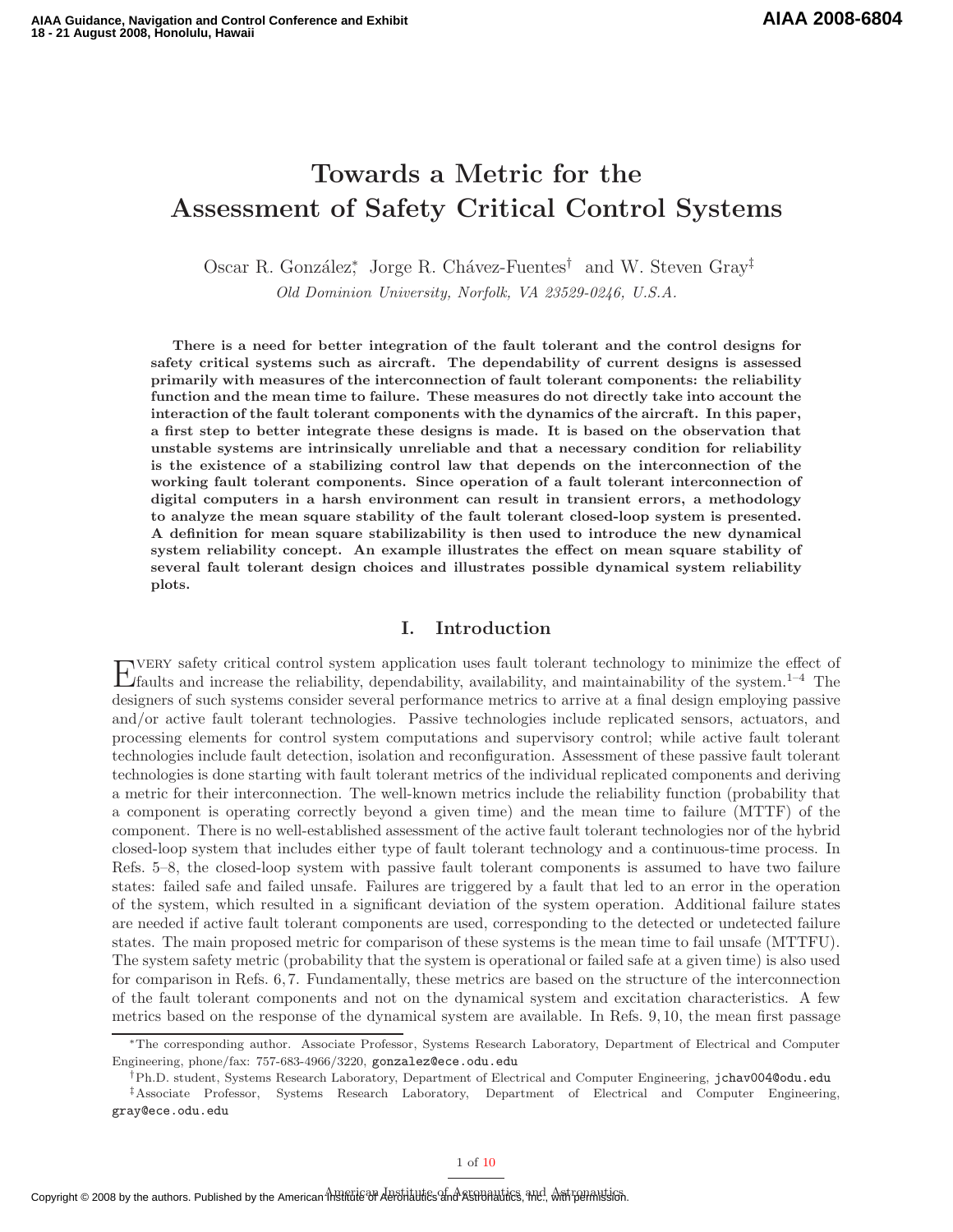time for the response process vector is considered. In their applications, a well-defined boundary for unsafe failure exists.

This paper presents a dynamical system reliability definition for safety critical closed-loop systems that use passive fault tolerant technologies. It is clear that if a closed-loop system is unstable in some sense then it should be considered to be in the fail unsafe state before any of its responses exceed a safe region of operation or while all its components are working as intended; unstable systems are intrinsically unreliable from the systems point of view. Of course, safety critical closed-loop systems are designed to be stable within their domain of attraction, which includes the expected failure rates and the associated modes of operation. However, a stable closed-loop system may become unstable if a drastic change takes place such as the failure of one or more components that prevent the system from maintaining stability, resulting in loss of control. Stability can also be lost if the expected failure rates change due to the introduction of the safety critical system into a harsh environment. This is analogous to stability of nonlinear systems, where the change of an input can change the equilibria and stability properties. In this case, the random failures can be considered to be an input. Since the failures occur randomly, mean square stability (MSS) of the closed-loop system is analyzed. So, closed-loop systems that are not MSS or abruptly stop being MSS are in the fail unsafe state. Systems with responses outside a safe region of operation are also in the fail unsafe state. This region can be characterized with a cost function as done in Refs. 11, 12 or by specifying performance boundaries as in Refs. 9, 10, 13. Thus, a necessary condition for system reliability is MSS. From a practical point of view, if an abrupt change has taken place, a more general necessary condition for dynamical system reliability is the existence of a reconfigurable control law to return operation to at least a fail safe state. In this paper, a type of mean square stabilizability will be presented that makes it possible to determine if the closed-loop has recovered. A relation between system reliability and stabilizability was first articulated in Ref. 14.

To analyze MSS of passive fault tolerant interconnected closed-loop systems, a methodology based on Markov jump linear systems<sup>15</sup> will be presented. If certain technical assumptions are satisfied then it is possible to analyze MSS of an equivalent jump linear system driven by a homogeneous Markov process. In this case, it is known that MSS implies stability in the mean, almost sure stability, and exponential mean square stability.<sup>16, 17</sup> For simplicity, in this paper only fault tolerance of the controller is considered. Failures of each fault tolerant component will be characterized with independent homogeneous Markov chains with only two states: not failed and failed. Failure of the interconnection of fault tolerant components is characterized with a structure function.<sup>18</sup> These models result in a closed-loop system realization that is randomly switched. Since, in general, the switching process is not a homogenous Markov chain,<sup>19</sup> a joint process is introduced that results in an equivalent Markov jump linear system. For comparison of different fault tolerant implementations, the MSS stability boundary is computed as a function of the transition probability matrix parameters. The direct effect of faults in the communication system is not considered. An investigation that takes this into account and analyzes its effect on a control system performance measure is Ref. 20.

The rest of the paper is organized as follows. In Section II the fault tolerant architecture to be considered is presented. The statistical nature of the stochastic processes associated with the interconnection of fault tolerant components is presented in Section III. This section also presents an equivalent Markov jump linear system that is suitable for stability analysis. The mean square stability definition and test as well as the dynamical system reliability definition are introduced in Section IV. In Section V, the methodology is applied to a simplified model of an AFTI-F16 aircraft for illustration.

#### II. Fault Tolerant Architecture

This section describes an N-Modular Redundant (NMR) implementation of a control law for a unity feedback closed-loop system (see Figure 1). Let the underlying probability space be  $(\Omega, \mathcal{F}, Pr)$ . Since stability of the randomly switched sampled-data system is equivalent to the stability of a discretized realization, $21$  let the controlled process have the following discretized state space realization

$$
\begin{aligned} \mathbf{x}_{\mathrm{p}}(k+1) &= A_{\mathrm{p}} \mathbf{x}_{\mathrm{p}}(k) + B_{\mathrm{p}} \mathbf{u}(k) \\ \mathbf{y}_{\mathrm{p}}(k) &= C_{\mathrm{p}} \mathbf{x}_{\mathrm{p}}(k), \end{aligned} \tag{1}
$$

where  $\mathbf{x}_{\mathrm{p}}(k) \in \mathbb{R}^{n_{\mathrm{p}}}$  is the plant's state vector,  $\mathbf{y}_{\mathrm{p}}(k) \in \mathbb{R}^{m}$  is the plant's output,  $A_{\mathrm{p}}$ ,  $B_{\mathrm{p}}$ , and  $C_{\mathrm{p}}$  are matrices with appropriate dimensions. Boldfaced characters denote a random variable or process. The control law is implemented in N Processing Elements (PE's) followed by an NMR logic circuit that calculates the actual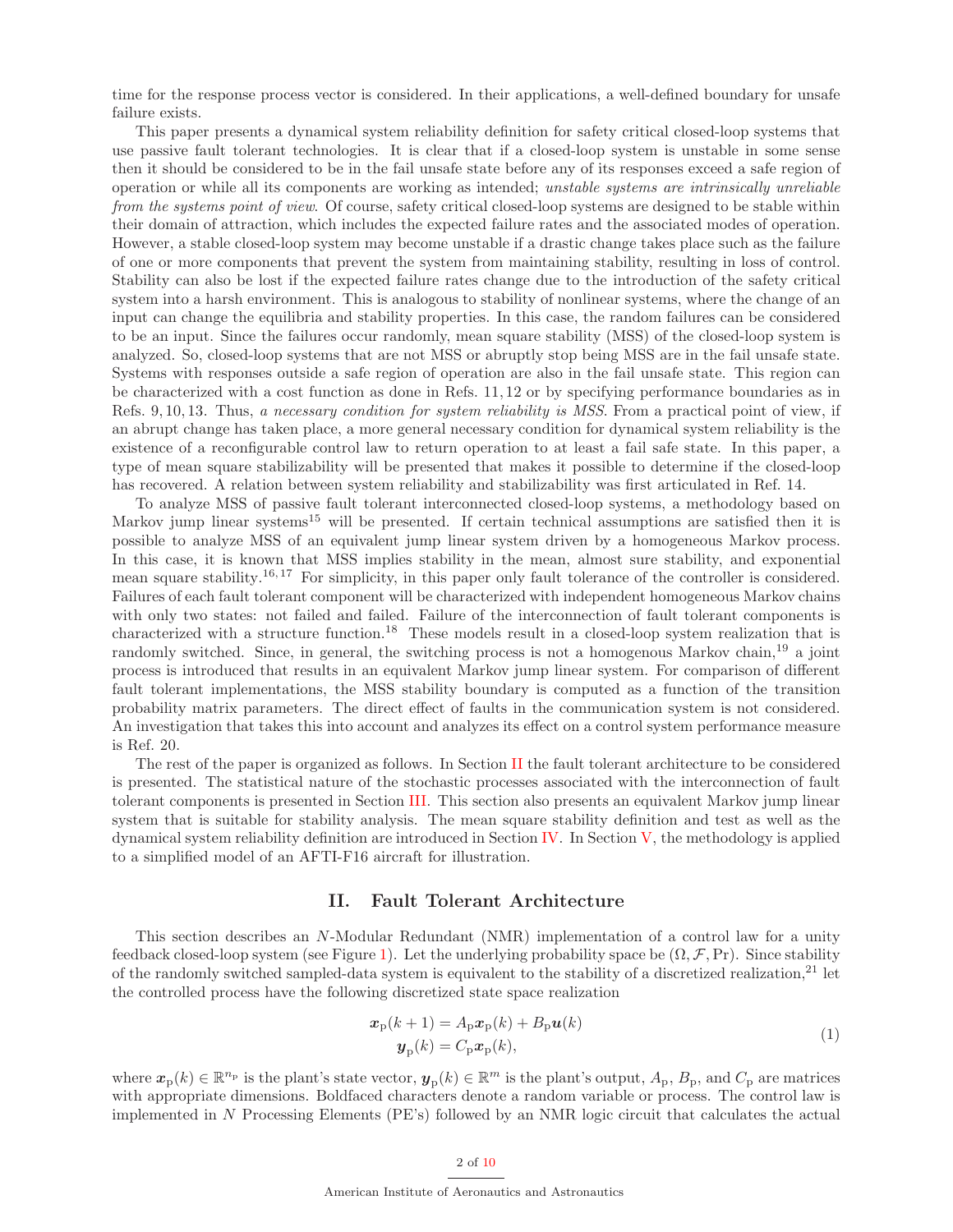control command,  $u(k)$ , sent to the actuators. The PE's satisfy the following simplifying assumptions.

Assumption 1. Each PE is identical and runs the same nominal control law given by

$$
\begin{aligned} \mathbf{x}_{\text{c}}(k+1) &= A_{\text{c}} \mathbf{x}_{\text{c}}(k) + B_{\text{c}} \mathbf{e}(k) \\ \mathbf{y}(k) &= C_{\text{c}} \mathbf{x}_{\text{c}}(k), \end{aligned} \tag{2}
$$

where  $\mathbf{x}_c(k) \in \mathbb{R}^{n_c}$  is the controller's state vector,  $\mathbf{w}(k) \in \mathbb{R}^m$  represents a random additive input perturbation,  $e(k) = r(k) + w(k) - y_p(k)$  is the controller's input,  $r(k) \in \mathbb{R}^m$  is a deterministic reference input,  $y(k) \in \mathbb{R}^m$  is the controller's output, and  $A_c$ ,  $B_c$ , and  $C_c$  are matrices with appropriate dimensions.

Assumption 2. Each PE belongs to a different fault containment region.

Assumption 3. Each PE is implemented in a fail silent control computer that includes self-checking such that when an internal upset is detected, the PE stops transmitting data and broadcasts a failed message. The NMR logic circuit is assumed not to fail. The fail silent detection is also assumed not to fail, that is, it has 100% coverage.

Assumption 4. The transition between failed and not failed states of each PE is characterized by a homogenous Markov chain  $\{z_i(k), k \in \mathbb{Z}^+\}$ ,  $i = 1, ..., N$  taking values in  $\{0, 1\}$ , where  $\mathbb{Z}^+$  denotes the nonnegative integers. The not failed state is denoted by 0 and the failed one by 1. The stochastic processes  $z_1(k), \ldots, z_N(k)$  are assumed to be independent.

As seen in Figure 1, each PE controller has the same input  $e(k)$ . Let the ideal output of the control law (2) at time k be  $y(k)$ . Then the output of the *i*-th PE controller satisfies  $y_i(k) = y(k)$ when  $z_i(k) = 0$ ; otherwise, by Assumption 3, there is no data present in its output. At each time k, the random variables  $z_i(k)$  are indicators of the event  $\{y_i(k) \neq y(k)\}\$ , that is, the event that  ${y_i(k)}$  is not correct}. Alternatively, the random variable  $z<sub>i</sub>(k)$  is an indicator of the availability of the  $i$ -th PE controller. In Figure 1, the indicator random variables associated with the output of a device are denoted with dashed lines. The NMR logic block characterizes the oper-



Figure 1. Block diagram of a safety critical closed-loop system with an N-modular redundant controller architecture.

ation used to compute the control command  $u(k)$ . In this paper, the NMR logic block satisfies the following assumption.

Assumption 5. At each time k, the NMR logic circuit implements the following input/output relation

$$
\boldsymbol{u}(k) = g_{\text{L}}(\boldsymbol{y}_1(k),\ldots,\boldsymbol{y}_N(k)),
$$

where  $g_L: \{\mathbb{R}^m\}^N \to \mathbb{R}^m$  with  $\{\mathbb{R}^m\}^N \triangleq \mathbb{R}^m \times \cdots \times \mathbb{R}^m$ . By Assumption 3, the mapping  $g_L$  results in the  $N$  times

following simple assignment

$$
\mathbf{u}(k) = \begin{cases} \mathbf{y}(k) & \text{if there exists at least one } i \text{ such that } \mathbf{y}_i(k) = \mathbf{y}(k), \\ - & \text{otherwise} \end{cases}
$$

where the dash indicates that the NMR logic circuit was unable to determine a value for the control command. The control command is undefined in this case.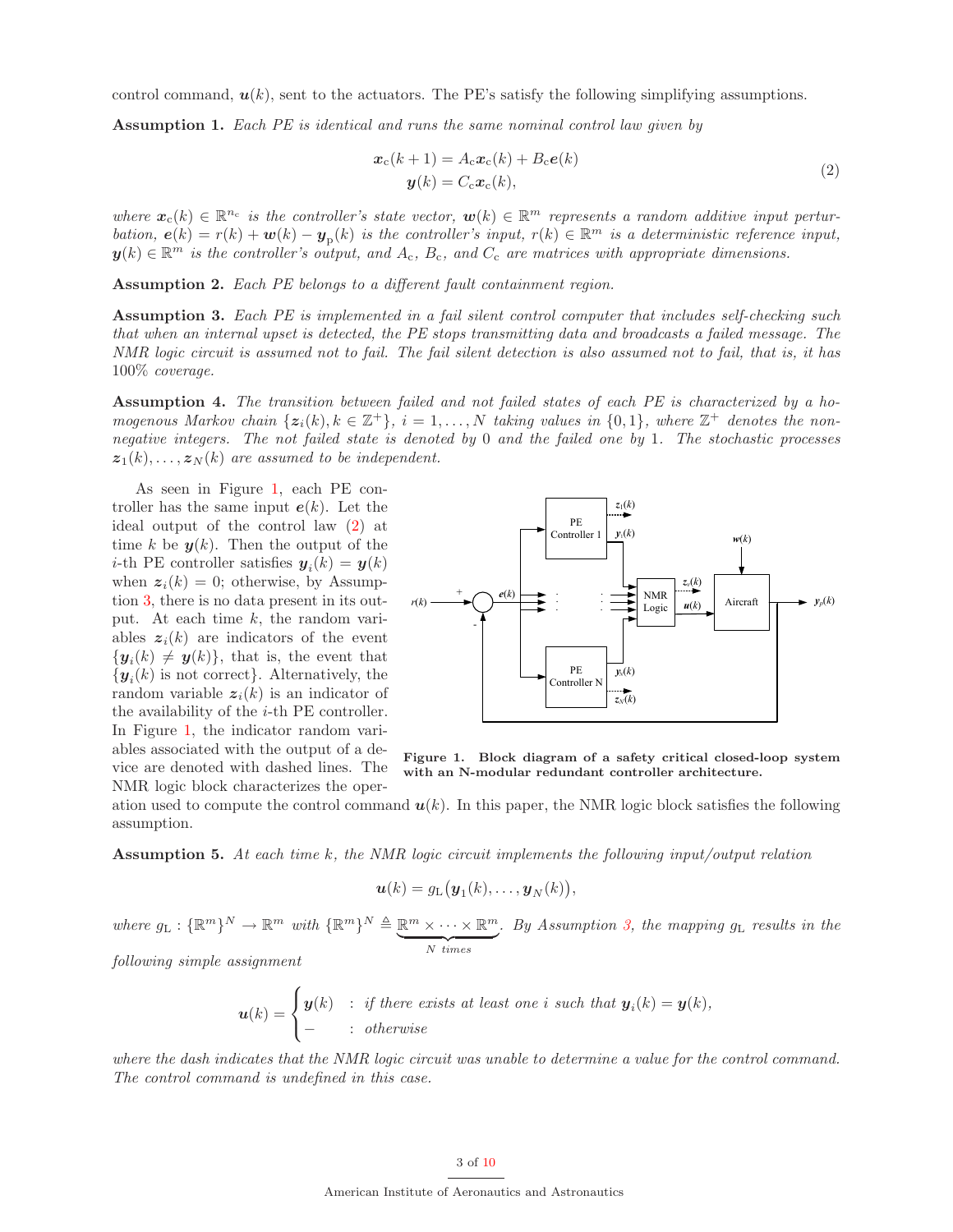Assumption 5 simply says that because of the assumed 100% coverage in Assumption 3, only one PE needs to be in operation as in a parallel interconnection of the PE's. If the coverage assumption is relaxed, the mapping  $g<sub>L</sub>$  could implement one of several possible voting algorithms such as majority or weighted average.<sup>22–24</sup> So, in general, the correctness of  $u(k)$  is characterized by a transformation of the random processes indicating if each PE is working properly. This transformation, found from reliability block diagrams or fault tree analysis, is called the structure function and is defined next.

**Definition 1.** A structure function,  $\phi$ , for the fault tolerant interconnection of PE's in Figure 1 is a memoryless, binary-valued mapping  $\phi: \{0,1\}^N \to \{0,1\}$  given by

$$
\boldsymbol{z}_v(k) = \phi(\boldsymbol{z}(k)) = \begin{cases} 0 & : \boldsymbol{u}(k) = \boldsymbol{y}(k), \\ 1 & : \boldsymbol{u}(k) \text{ is undefined,} \end{cases}
$$
(3)

where  $\mathbf{z}(k) = (z_1(k), \ldots, z_N(k)).$ 

In (3),  $z_v(k)$  is the indicator random variable associated with  $u(k)$ , the output of the NMR logic circuit. The structure function for many interconnections is known.<sup>8</sup> A general class of such interconnections are referred to as  $\alpha$ -out-of-N, where  $\alpha$  PE's need to function for correct operation of the interconnected system. The specific case considered in this paper is a 1-out-of-N interconnected system.

The possible ambiguity caused by  $u(k)$  being undefined is resolved in practice in the actuators. Thus, two types of actuators are considered: memoryless actuators and actuators with memory. The actuators satisfy the following assumptions.

Assumption 6. Memoryless actuators assume a zero command when no data is received. The effective control input seen by them is a function of  $z_v(k)$ :

$$
\mathbf{u}(k) = \mathbf{u}_{\mathbf{z}_v(k)}(k)
$$
  
=  $(1 - \mathbf{z}_v(k)) \mathbf{y}(k).$ 

Assumption 7. Actuators with memory belong to a class of smart actuators. When no data is received, these actuators use the previous control command. The effective control input is

$$
\mathbf{u}(k) = \mathbf{u}_{\mathbf{z}_v(k)}(k)
$$
  
=  $(1 - \mathbf{z}_v(k)) \mathbf{y}(k) + \mathbf{z}_v(k) \mathbf{y}(k-1).$ 

Now it is possible to develop the dynamical closed-loop models that are needed to study MSS of this class of fault tolerant closed-loop systems. A realization of the closed-loop system in Figure 1 is

$$
\begin{aligned} \boldsymbol{x}_{\scriptscriptstyle{\text{CL}}}(k+1) &= A_{\boldsymbol{z}_{\scriptscriptstyle{v}}(k)} \boldsymbol{x}_{\scriptscriptstyle{\text{CL}}}(k) + B_{\boldsymbol{z}_{\scriptscriptstyle{v}}(k)}(r(k) + \boldsymbol{w}(k)) \\ \boldsymbol{y}_{\scriptscriptstyle{\text{CL}}}(k) &= C_{\boldsymbol{z}_{\scriptscriptstyle{v}}(k)} \boldsymbol{x}_{\scriptscriptstyle{\text{CL}}}(k), \end{aligned} \tag{4}
$$

where  $y_{\text{CL}}(k) = y_{\text{p}}(k)$  and, for example, for the simplex architecture  $(N = 1)$  with memoryless actuators,

$$
A_{\mathbf{z}_v(k)} = \begin{cases} A_0 = \begin{bmatrix} A_{\rm p} & -B_{\rm p}C_{\rm c} \\ B_{\rm c}C_{\rm p} & A_{\rm c} \end{bmatrix} & : \mathbf{z}_v(k) = 0, \\ A_1 = \begin{bmatrix} A_{\rm p} & 0 \\ 0 & 0 \end{bmatrix} & : \mathbf{z}_v(k) = 1, \end{cases}
$$

and  $\mathbf{x}_{\text{CL}}(k) = [\mathbf{x}_{\text{p}}^{\text{T}}(k) \ \mathbf{x}_{\text{c}}^{\text{T}}(k)]^{\text{T}} \in \mathbb{R}^{n}$  with  $n = n_{\text{p}} + n_{\text{c}}$ . Only  $A_{\mathbf{z}_{v}(k)}$  is given, since it is the only matrix needed for stability analysis. When the actuators have memory, the closed-loop system can be augmented with an additional state vector that remembers the previous value of the controller's state vector. So, the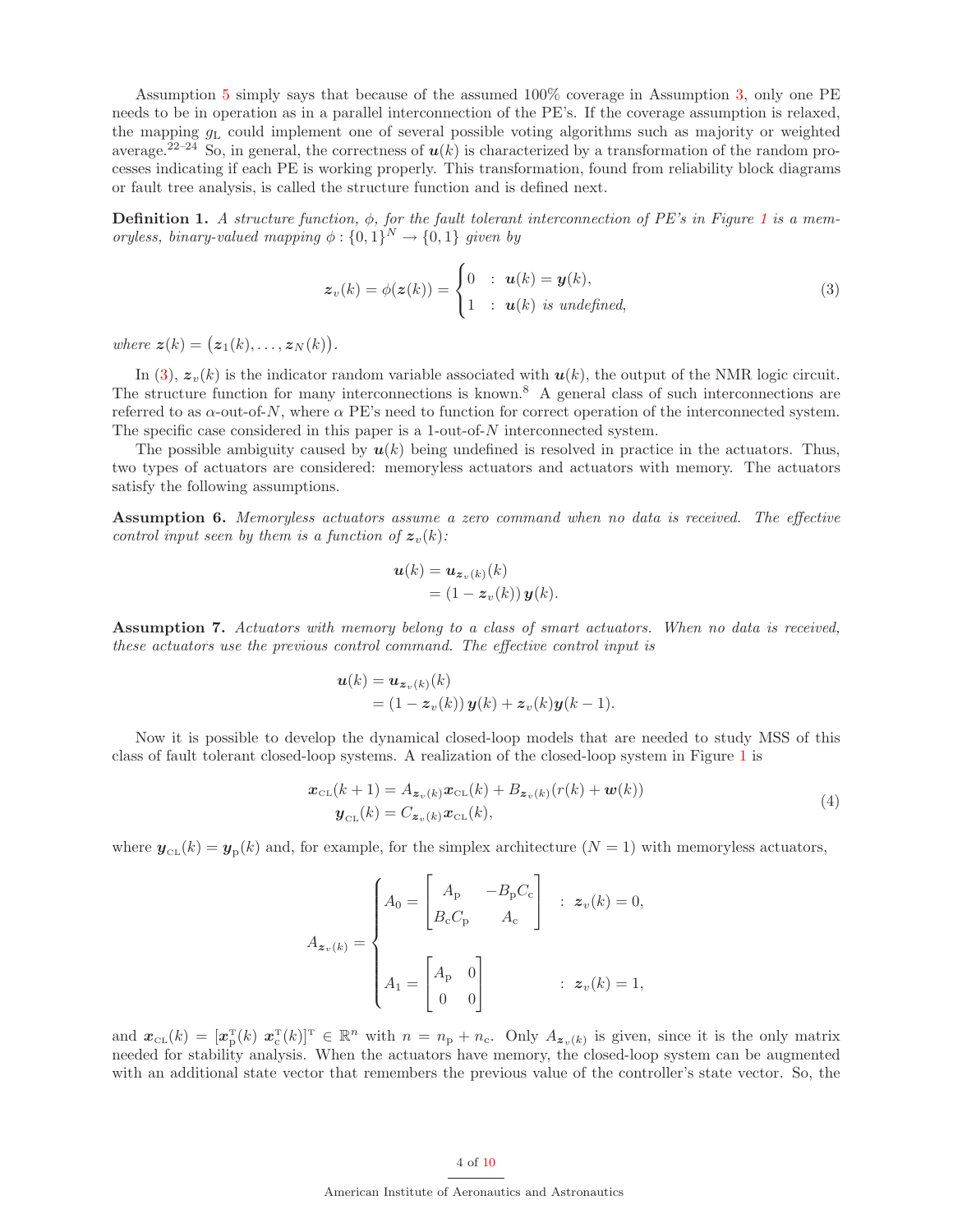state vector in (4) is  $\mathbf{x}_{\text{CL}}(k) = [\mathbf{x}_{\text{p}}^{\text{T}}(k) \ \mathbf{x}_{\text{c}}^{\text{T}}(k) \ \mathbf{x}_{\text{a}}^{\text{T}}(k)]^{\text{T}} \in \mathbb{R}^{n_{\text{p}}+2n_{\text{c}}}, \ \mathbf{x}_{\text{a}}(k) = \mathbf{x}_{\text{c}}(k-1), \text{and}$ 

$$
A_{\mathbf{z}_v(k)} = \begin{cases} A_0 = \begin{bmatrix} A_p & -B_p C_c & 0 \\ B_c C_p & A_c & 0 \\ 0 & I & 0 \end{bmatrix} & : \mathbf{z}_v(k) = 0, \\ A_1 = \begin{bmatrix} A_p & 0 & -B_p C_c \\ 0 & 0 & I \\ 0 & 0 & I \end{bmatrix} & : \mathbf{z}_v(k) = 1. \end{cases}
$$

The  $A_{z_n(k)}$  matrices can be derived in a similar way for other fault tolerant interconnections. The statistical nature of  $z(k)$  and  $z_v(k)$  will be characterized in the next section. A new joint process is introduced that results in a Markov jump linear system realization equivalent to (4).

#### III. Markov Jump Linear Systems

The main goal of this section is to develop a Markov Jump Linear System (MJLS) realization of the randomly switched system in (4). First, the statistical nature of  $z(k)$  is characterized in Lemma 1. Note that the random processes  $z_1(k), \ldots, z_N(k)$  are independent if the random variables at time k are mutually independent for every  $k \in \mathbb{Z}^+$ .

**Lemma 1.** Let  $z_1(k), \ldots, z_N(k)$  be independent homogeneous Markov chains on a finite or countable state space  $\mathcal{I}_i$  and with transition probability matrices  $\Pi_{z_i}$ ,  $i = 1, \ldots, N$  over the same probability space  $(\Omega, \mathcal{F}, \Pr)$ . Then the joint process  $\mathbf{z}(k) \triangleq (z_1(k), \ldots, z_N(k))$  is a homogeneous Markov chain with state space  $\mathcal{I}_1 \times \cdots \times \mathcal{I}_N$ and transition probability matrix

$$
\Pi_z \triangleq \Pi_{z_1} \otimes \cdots \otimes \Pi_{z_N},
$$

where  $\otimes$  denotes the Kronecker product. The joint process,  $z(k)$ , is irreducible and aperiodic if each of the Markov chains,  $z_i(k)$ , satisfies these properties. Moreover,  $z(k)$  is recurrent nonnull if invariant distributions exist for  $z_i(k)$ ,  $i = 1, \ldots, N$ .

 $\Box$ 

Proof. This is a direct generalization of Lemma 7.19 in Ref. 25.

Even though the random process  $z_v(k)$  in (3) is a memoryless, binary-valued function of  $z(k)$ , a homogeneous Markov process,  $z_v(k)$  is not in general a homogeneous Markov process.<sup>19, 26, 27</sup> To facilitate the MSS analysis of the closed-loop system, an augmented joint process is introduced and shown to be Markov and homogeneous.

**Theorem 1.** Let  $z_1(k), \ldots, z_N(k)$  be independent homogeneous Markov chains on  $\{0,1\}$  with transition probability matrices  $\Pi_{z_i}$ ,  $i = 1, ..., N$ . For each  $k \in \mathbb{Z}^+$  let  $\mathbf{z}(k) \triangleq (\mathbf{z}_1(k), ..., \mathbf{z}_N(k))$  and let  $\mathbf{z}_v(k)$  be given by (3). Then the joint process  $\rho(k) \triangleq (z(k), z_v(k))$  is a homogeneous Markov chain, and its state space can be reduced to a proper subset of  $\{0,1\}^{N+1}$  such that its transition probability matrix satisfies  $\Pi_{\rho} = \Pi_{z}$ . The joint process,  $\rho(k)$  is ergodic if invariant distributions exist for  $z_i(k)$   $(i = 1, \ldots, N)$ , and they are irreducible and aperiodic.

*Proof.* By Lemma 1,  $z(k)$  is a Markov chain with transition probability matrix given by  $\Pi_z$ . By Theorems 3.2–3.4 in Ref. 28, the following σ-algebra relationship holds  $\sigma(\rho(k), \ldots, \rho(0)) = \sigma(z(k), \ldots, z(0))$ . since  $\rho(k) = (z(k), \phi(z(k)))$ , and  $\phi$  is a binary-valued function of  $z(k)$ . To simplify the notation, for any  $k \in \mathbb{Z}^+$ , denote the events  $\{\boldsymbol{\rho}(k) = \rho(k)\}\$ ,  $\{\boldsymbol{\rho}(k-1) = \rho(k-1), \ldots, \boldsymbol{\rho}(0) = \rho(0)\}\$ , and  $\{z(k-1) =$  $z(k-1), \ldots, z(0) = z(0)$  by  $\{\rho(k)\}, \{\rho(k-1), \ldots, \rho(0)\}\$ , and  $\{z(k-1), \ldots, z(0)\}\$ , respectively. Since  $\phi$  is a memoryless mapping, there is a one-to-one mapping between  $\rho(k)$  and  $z(k)$ . Thus the number of states that  $\rho(k)$  can take with non-zero probability is the same as the number of states  $z(k)$  can assume, that is,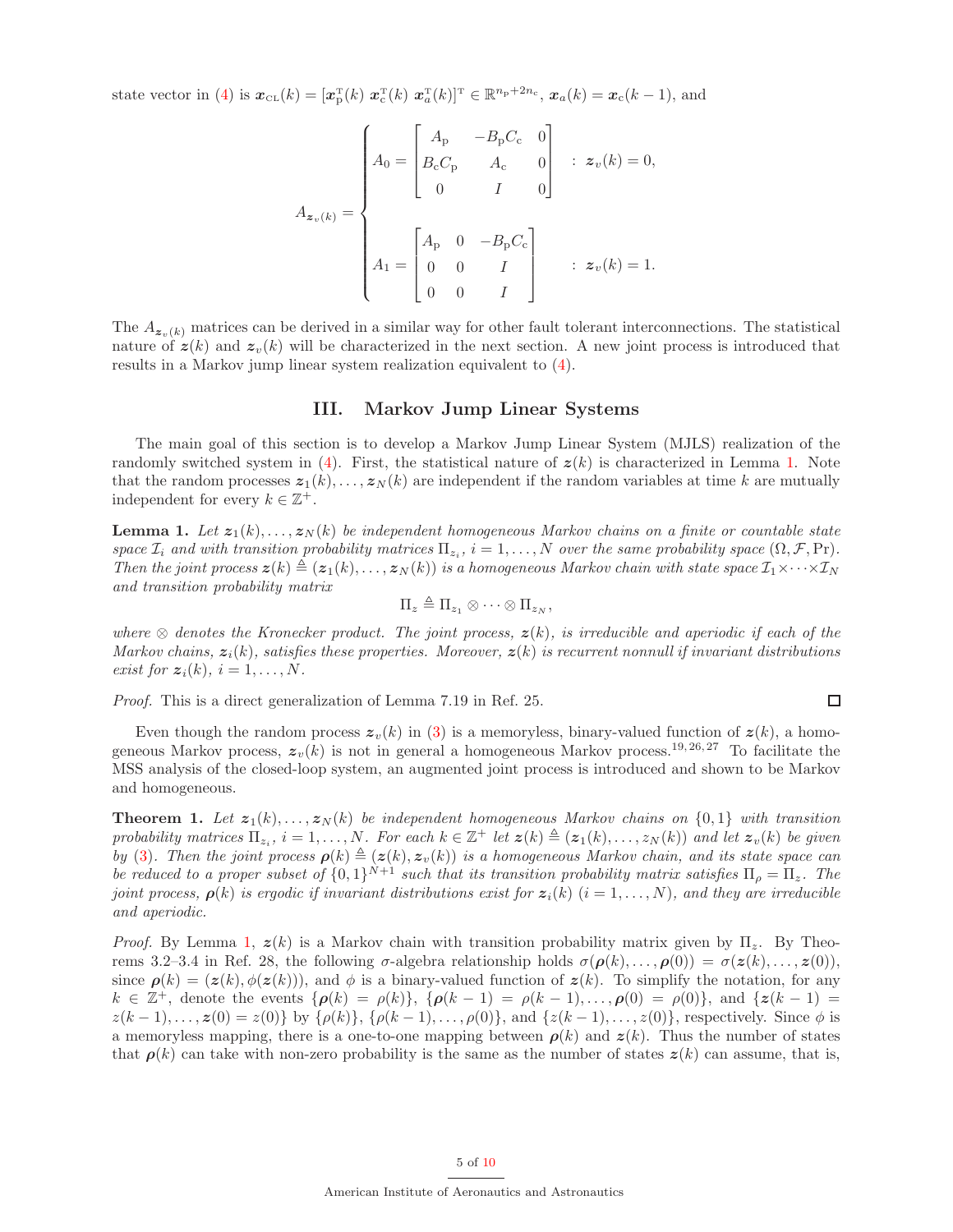$2^N$ . Thus,  $Pr\{(z(k), \phi(z(k)))\} = Pr\{z(k)\}$ . Now, since  $z(k)$  is Markov

$$
\Pr\{\rho(k)|\{\rho(k-1),\ldots,\rho(0)\}\} \\
= \Pr\{(z(k),\phi(z(k)))|\{z(k-1),\ldots,z(0)\}\} \\
= \Pr\{z(k)|\{z(k-1)\}\} \\
= \Pr\{\rho(k)|\{\rho(k-1)\}\}.
$$

Therefore,  $\rho(k)$  is Markov, and it has the same transition probability matrix as  $z(k)$ . Finally, since  $\rho(k)$  is completely characterized by  $z(k)$ , Lemma 1 also determines whether it is irreducible, aperiodic, and recurrent nonnull and, hence, whether it is ergodic or not. Note that recurrent states in a Markov chain with finite states can only be nonnull. П

The Markov chain  $\rho(k)$  can be used to define the following MJLS

$$
\begin{aligned} \boldsymbol{x}_{\scriptscriptstyle{\text{CL}}}(k+1) &= A_{\boldsymbol{\rho}(k)} \boldsymbol{x}_{\scriptscriptstyle{\text{CL}}}(k) + B_{\boldsymbol{\rho}(k)} (r(k) + \boldsymbol{w}(k)) \\ \boldsymbol{y}_{\scriptscriptstyle{\text{CL}}}(k) &= C_{\boldsymbol{\rho}(k)} \boldsymbol{x}_{\scriptscriptstyle{\text{CL}}}(k), \end{aligned} \tag{5}
$$

which is selected to be *model equivalent* to the randomly switched system in (4), that is, for each  $k \in \mathbb{Z}^+$  $A_{\boldsymbol{\rho}(k)} \equiv A_{\boldsymbol{z}_v(k)}, B_{\boldsymbol{\rho}(k)} \equiv B_{\boldsymbol{z}_v(k)}, \text{ and } C_{\boldsymbol{\rho}(k)} \equiv C_{\boldsymbol{z}_v(k)}$ .<sup>29</sup> Therefore, if (4) and (5) have the same initial conditions and input processes, their state and output processes will be the same.

The next section reviews MSS for MJLS and presents definitions for mean square stabilizability and dynamical system reliability.

#### IV. MSS and Dynamical System Reliability

This section starts with a summary of a well-known necessary and sufficient mean square stability condition for a class of MJLS. An in-depth analysis can be found in Ref. 15.

Consider the following MJLS

$$
x(k+1) = A_{\rho(k)}x(k) + B_{\rho(k)}w(k), \quad x(0) = x_0,
$$
\n(6)

where  $x(k) \in \mathbb{R}^n$ ;  $\rho(k)$  is a homogeneous, discrete-time Markov chain that takes values in the finite set  $\mathcal{I}_{l_{\rho}} = \{0, \ldots, l_{\rho} - 1\}; A_i \in \mathbb{R}^{n \times n}$  for all  $i \in \mathcal{I}_{l_{\rho}}$ ; and  $\boldsymbol{x}(0)$  is a random vector with finite second moment that is independent of  $\rho(k)$  for  $k \geq 0$ . Also, let  $\Pi_{\rho} = [\pi_{ij}]$ ,  $\pi(k)$ , and  $\pi(0) = \pi_0$  represent the transition probability matrix, the distribution at time k, and the initial distribution of  $\rho(k)$ , respectively. When  $w(k) \neq 0$ , the following extra assumption is needed.

**Assumption 8.** When (6) is not autonomous, i.e.,  $w(k) \neq 0$  for some  $k \geq 0$ , assume that  $\rho(k)$  is ergodic (i.e., it has a single ergodic class), that the processes  $\rho(k)$  and  $w(k)$  are independent of each other, and  $w(k)$ is independent of the initial state  $x(0)$  for  $k \geq 0$ . Furthermore,  $w(k)$  is considered to be a second-order, independent, wide sense stationary sequence of random variables.

The following stability definition is standard in the literature.

**Definition 2.** The equilibrium point at 0 of system  $(6)$  (or simply, system  $(6)$ ) is called mean square stable if there exists a nonnegative constant  $\alpha$  such that for every value of the initial condition  $x_0$  and every initial distribution  $\pi_0$  of  $\rho(k)$  it follows that  $\lim_{k\to\infty} E\{\|\mathbf{x}(k)\|^2\} = \alpha$ . If  $\mathbf{w}(k) = 0$  for  $k \geq 0$  then  $\alpha = 0$ .

The main mean square stability test for an MJLS follows.<sup>15</sup>

**Theorem 2.** System  $(6)$  is mean square stable if and only if the spectral radius of A is less than one, where

$$
\mathcal{A} \triangleq (\Pi_{\rho}^T \otimes I_{n^2}) \operatorname{diag}(A_0 \otimes A_0, \ldots, A_{l_{\rho}-1} \otimes A_{l_{\rho}-1}).
$$

Note that whenever  $(6)$  is not autonomous, Assumption 8 is needed to ensure the uniqueness of the limit

$$
\lim_{k\to\infty} E\{\|\boldsymbol{x}(k)\|^2\}
$$

in Definition 2. Ergodicity of  $z(k)$ , however, is not required when  $w(k) = 0$  for all  $k \ge 0.15, 16$ 

From the control point of view it is important to determine if there exists a reconfigurable control law after a failure or failures occur. Mean square stabilizability for the class of systems presented here is defined next.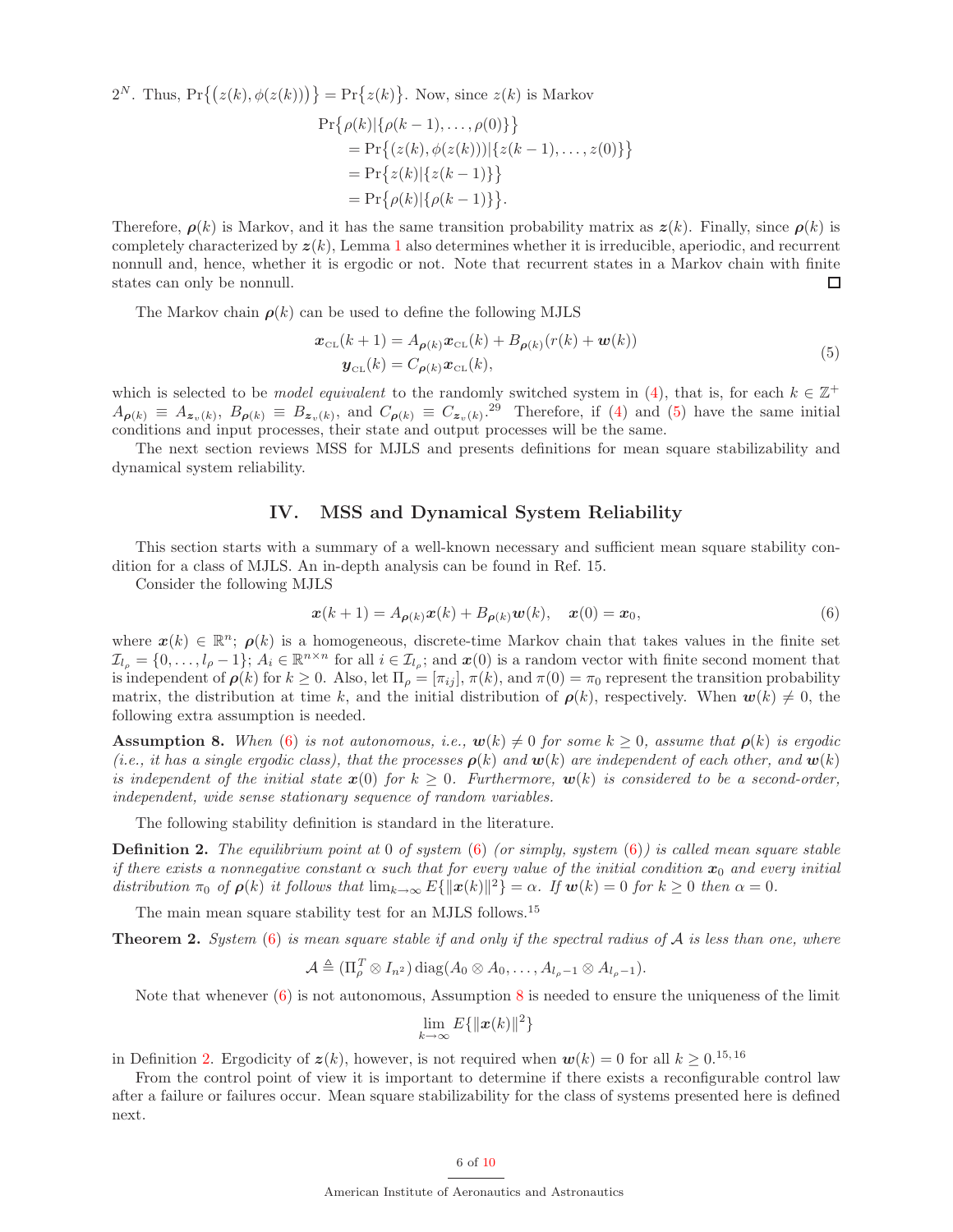Definition 3. The aircraft dynamics in (1) are said to be mean square stabilizable if the interconnection of N PE's running the control law in (2) stabilizes (1) in the mean square sense with the available control input  $\mathbf{u}_{\boldsymbol{\rho}(k)}(k)$ .

Mean square stabilizability will be denoted by  $MSS_{\rho(k)}$  to emphasize the dependence on the working interconnected fault tolerant components. Next a dynamical system reliability definition is introduced. First, a standard definition for the reliability function of a fault tolerant component is given. It is followed by the definition of a reliability function for an interconnected system of fault tolerant components.

**Definition 4.** Let the random variable  $q_i$  be the time to failure of the *i*-th fault tolerant component that starts operation at time  $t = 0$ ,  $i = 1, ..., N$ . The reliability function of the *i*-th component is

$$
R_i(t) \triangleq \Pr\{q_i > t\} = 1 - F_i(t),
$$

where  $F_i(t) = Pr\{q_i \leq t\}$  is the distribution of the continuous-time random variable  $q_i$  and  $t \in \mathbb{R}^+$  the nonnegative reals.

The closed-loop system in Figure 1 is a sampled-data system with continuous-time aircraft dynamics and a digital controller implementation. Let T denote the sample period. Note that for every  $t \in \mathbb{R}^+$  there exists a  $k \in \mathbb{Z}^+$ , corresponding to the previous sample instant, such that

$$
kT \le t < (1 + \Delta)kT,
$$

where  $0 < \Delta < 1$ . For fault tolerant sampled-data systems, the conditional reliability may be more relevant if it is known that the component was working at  $kT$ . This conditional reliability satisfies

$$
R_i(\Delta kT, kT) \triangleq \frac{R_i((1+\Delta)kT)}{R_i(kT)}.
$$

If the component lifetimes are exponentially distributed then it is known that  $R_i(\Delta kT, kT) = R_i(\Delta kT)^8$ .

**Definition 5.** The reliability function of an interconnected system of  $N$  fault tolerant components is

$$
R(t) \triangleq \Pr\{q > t\} = 1 - F(t),
$$

where  $q$  is the lifetime of the fault tolerant system, and  $F(t)$  is its distribution function.

The lifetime of the interconnected system,  $q$ , can be found from the lifetime of the components, that is, there is a mapping that depends on the structure of the interconnection from  $(q_1, \ldots, q_N)$  to  $q$ .

For a dynamical closed-loop system the following definition of reliability integrates the dynamical system and the fault tolerant system.

Definition 6. The dynamical system reliability is

$$
R_S(t) = \Pr\{q > t\} \mathbf{1}_{\{MSS_{\rho(k)}\}},
$$

where q is the time to failure of the interconnection of fault tolerant components, and  $1_{\{.\}}$  is the indicator of the event  $\{MSS_{\rho(k)}\}$  that the aircraft dynamics are mean square stabilizable with the nominal controller and the operational fault tolerant interconnected system.

This is the probability of the time to failure of the interconnection of the fault tolerant components times the indicator of the event that there exists a mean square stabilizing control law with working components.

#### V. Example

This section presents a simulation study to illustrate the effect of several fault tolerant architecture choices on the MSS and the dynamical system reliability. The example uses the simplified longitudinal dynamics of the AFTI-F16 aircraft given in Ref. 30. The aircraft model has four states (change in speed, angle of attack, pitch rate, and pitch angle). In this paper, it is controlled by an observer-based digital regulator given by

$$
\boldsymbol{x}_{\rm c}(k+1) = A_{\rm p} \boldsymbol{x}_{\rm c}(k) + B_{\rm p} \boldsymbol{u}(k) + F(\boldsymbol{y}_{\rm p}(k) - C_{\rm p} \boldsymbol{x}_{\rm c}(k))
$$

$$
\boldsymbol{y}_{\rm c}(k) = \boldsymbol{x}_{\rm c}(k),
$$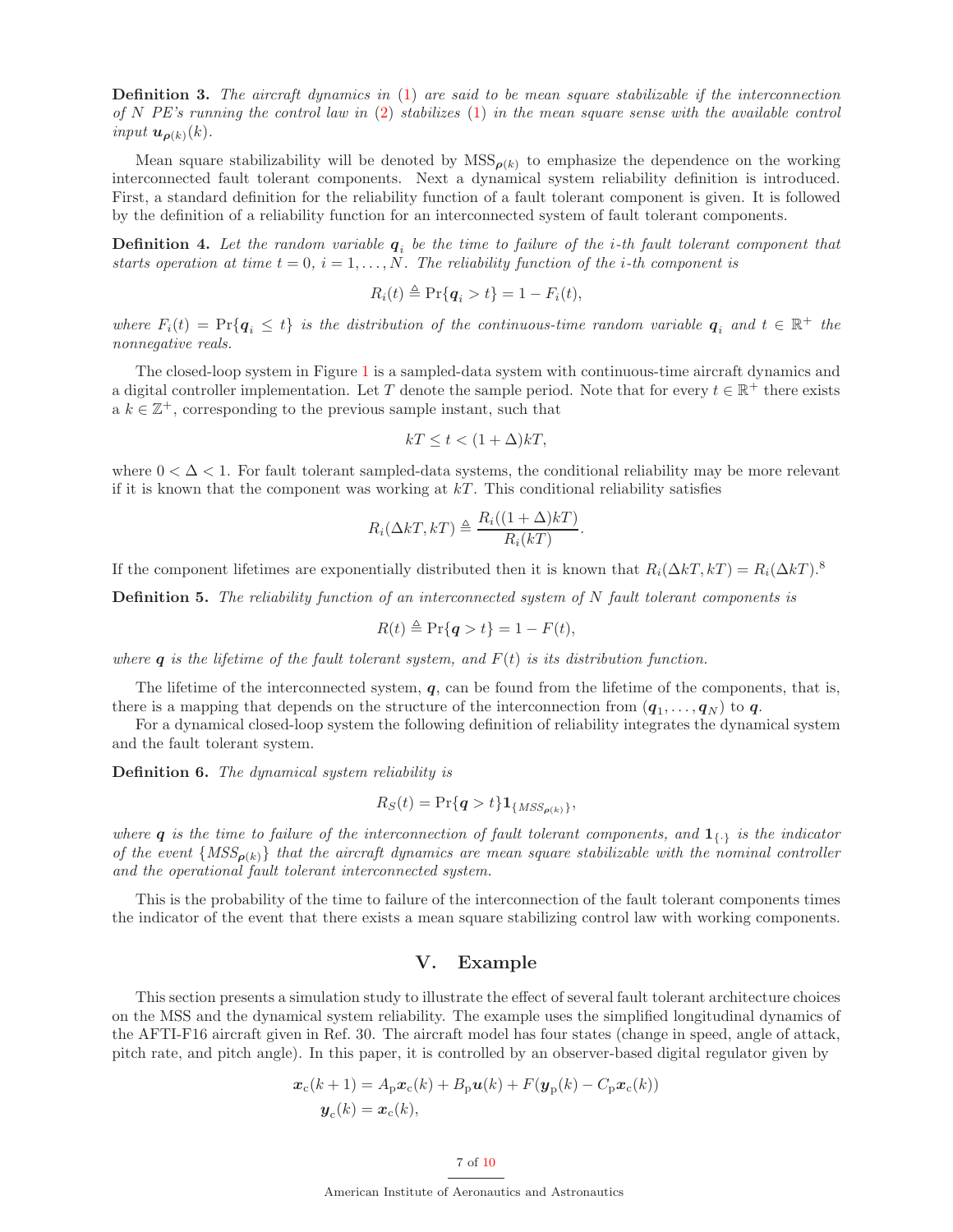

Figure 2. Plots of the stability boundaries for the AFTI-F16 example. In each case the stable region is above the boundary.

where  $u(k) = r(k) - Kx_c(k)$ , and F is the observer gain matrix. Here  $x_c(k) = \hat{x}_p(k)$  is an estimate of the aircraft's state vector. The sampling period was set to  $T = 0.004$  sec., the nominal continuous-time closed-loop poles were placed at  $\{-0.2 \pm j0.9798, -0.01 \pm j0.0995\}$ , and the observer's discrete-time poles were chosen to be five times faster than the plant's closed-loop poles.

The observer-based digital regulator was implemented in 1 or 2 or 3 PE's. The failures of each PE were characterized with independent homogenous Markov chains with two states: 0 (operational) and 1 (failure) with transition probability matrix

$$
\Pi = \begin{bmatrix} p_{00} & 1 - p_{00} \\ 1 - p_{11} & p_{11} \end{bmatrix},
$$

where  $p_{00}$  is the probability that the PE stays in the operational mode and  $p_{11}$  the probability of staying in the failure mode. To complete the description of the fault tolerant interconnected system, a 1-out-of-N NMR logic circuit, satisfying the assumptions in Section II was implemented. For each number of PE's, a memoryless actuator and actuator with memory case is considered, resulting in six cases. For these cases, no NMR logic failures are considered.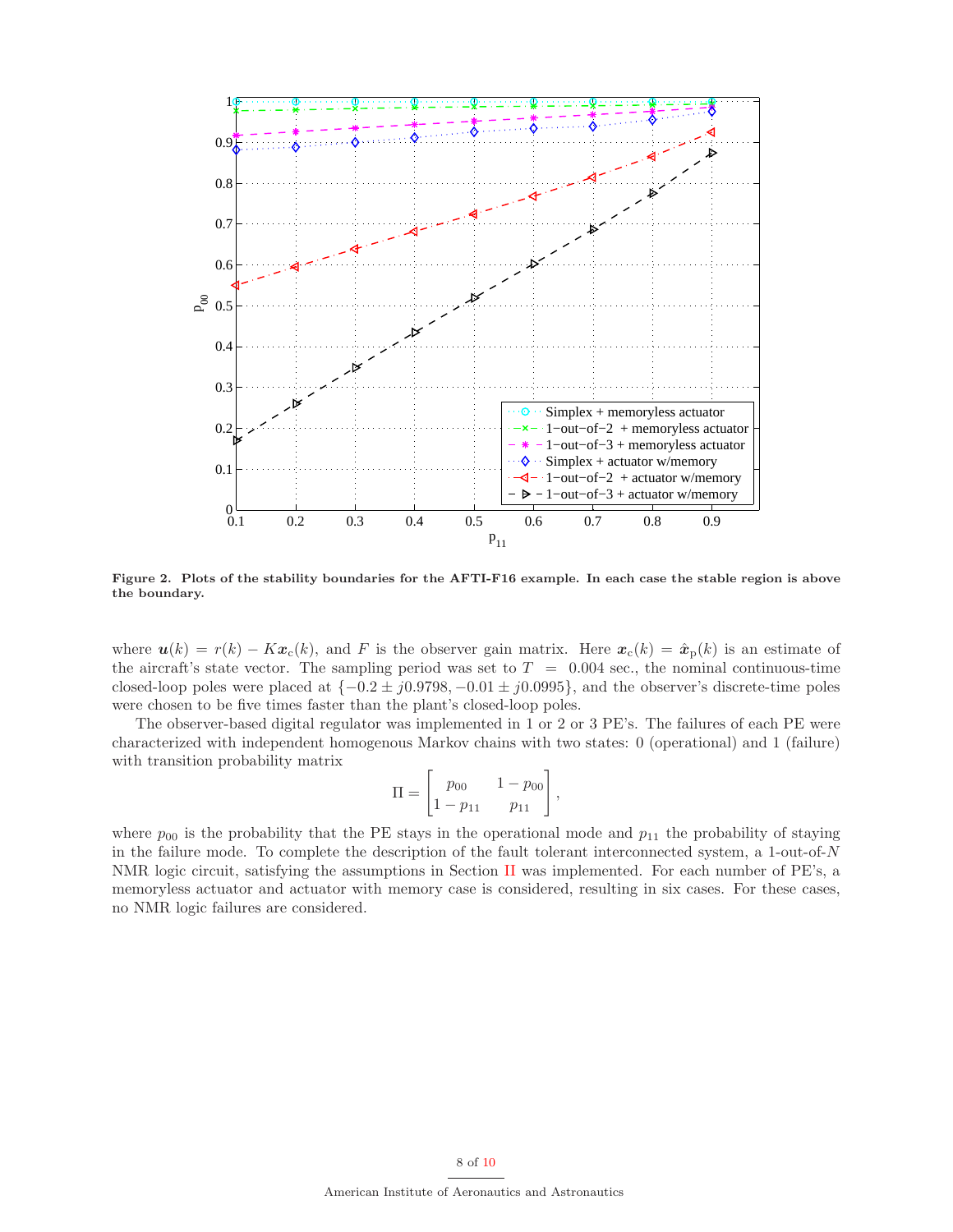Now that the closed-loop system and the fault tolerant interconnected systems have been defined, Theorem 2 is used to sweep the transition probability parameters  $(p_{00}$  and  $p_{11})$  to find the stability boundaries for each architecture choice. The results are shown in Figure 2, which gives the tradeoff between the persistence of each PE staying in the operational state  $(p_{00})$  vs. the persistence of each PE staying in a failure mode  $(p_{11})$ . According to Figure 2, the best of the considered architectures is the 1-out-of-3 one with actuators with memory, since it has the largest stability region. The worst architecture is the simplex one with memoryless actuators. The stability boundaries corresponding to the other architectures fall in between as intuitively expected.

To illustrate the use of the dynamical system reliability, note that for a 1-out-of- $N$  interconnection of fault tolerant components, the reliability function of the interconnected system is

$$
R(t) = 1 - \prod_{i=1}^{N} (1 - R_i(t)),
$$



Figure 3. The dynamical system reliability plots for 1 out-of-N interconnections for  $N = 1, 2, 3$ . The dynamical system ceases to be stabilizable when  $\lambda t = \pi$ .

where  $R_i(t)$ ,  $i = 1, ..., N$  is the reliability function of the *i*-th component.<sup>8</sup> If the component reliabilities are the same and given by  $R_i(t) = e^{-\lambda t}$ , and if the closed-loop cannot be stabilized after an abrupt change at  $\lambda t = \pi$ , then an illustration of the dynamical system reliability is given in Figure 3. For other  $\alpha$ -out-of-N interconnections or when the coverage of the failures is not 100%, it is expected that the dynamical system reliability functions will have different abrupt jumps to zero.

#### VI. Conclusions

In this paper, a methodology to analyze the MSS of a class of fault tolerant computer control systems was presented. The main contribution is the characterization of the joint process used to drive the model equivalent Markov jump linear system. It was shown that it is a homogeneous Markov process with the same transition probability matrix as the joint process of the  $N$  indicator random variables characterizing the availability of the PE's. Current research directions include determining the conditions under which the 2-state indicator random variable  $z_v(k)$  can be used to drive another model equivalent Markov jump linear system. By using  $z_n(k)$  instead of  $\rho(k)$ , tests with much lower dimensional matrices can be used for MSS and control system performance. Another contribution of this paper is the introduction of a mean square stabilizability condition used to define a new dynamic system reliability function. Future work will show how to use this function in optimization of control systems for improved reliability.

#### Acknowledgments

This research was supported by the NASA Langley Research Center under grant NNX07AD52A.

#### References

<sup>4</sup>Mahmoud, M., Jiang, J., and Zhang, Y., Active Fault Tolerant Control Systems – Stochastic Analysis and Synthesis, Vol. 287 of Lecture Notes in Control and Information Sciences, Springer-Verlag, Berlin, 2003.

<sup>&</sup>lt;sup>1</sup> Avižienis, A., Laprie, J.-C., Randell, B., and Landwehr, C., "Basic Concepts and Taxonomy of Dependable and Secure Computing," IEEE Trans. Dependable Secure Comput., Vol. 1, No. 1, 2004, pp. 11–33.

<sup>2</sup>Frank, P. M., "Fault Diagnosis in Dynamic Systems Using Analytical and Knowledge-based Redundancy – A Survey and Some New Results," Automatica, Vol. 26, No. 3, 1990, pp. 459–474.

<sup>3</sup>Johnson, B. W., Design and Analysis of Fault Tolerant Digital Systems, Addison-Wesley Publishing Co., Reading, MA, 1989.